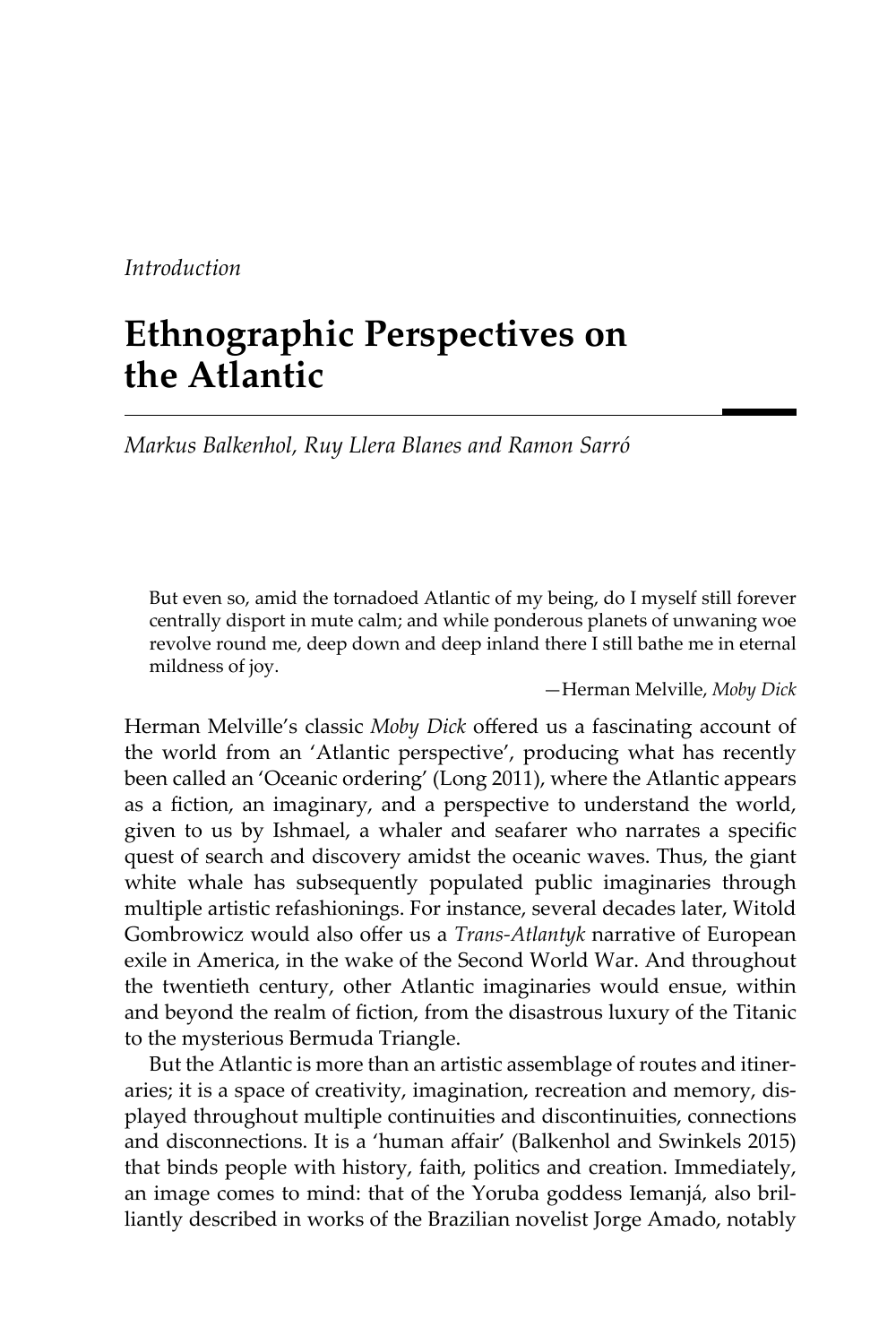*Mar Morto* ('Dead Sea'), published in 1936. On the shores of the northern Brazilian city of Bahía, the 'people of the sea' learn to survive with what Iemanjá, the 'Queen of the sea', would give them: death, but also worldview and hope. Iemanjá could easily be understood as a token of the historical, political, social and religious processes that have emerged from the histories of empire and colony in the Atlantic space, in particular in stories concerning trans-Atlantic slavery, exploitation, violence and survival.

There is, in such depictions and imaginaries, a certain degree of civilizational recognition, in similar terms to how Fernand Braudel (1972) described the Mediterranean: a *longue durée* human geography, which produced a socially recognizable maritime 'physical unity', as it were. However, as recently reminded by Stephan Palmié in *The Cooking of History* (2014), there is in this space as much historical weight as there is active mixing and fabricating on behalf of plural constellations of writers, intellectuals, producers and practitioners. And in this framework, we often appreciate how, despite its rhizomatic multiplicity, the Atlantic is often depicted, intellectually speaking, through categorizations that section it into distinct pieces.

Thus, as several authors have reminded us in recent years, the Atlantic is 'black' (Gilroy 1993) but also 'earth-colored' (Vale de Almeida 2004), 'red' (Weaver 2014), 'Lusophone' (Sansi 2007; Naro, Sansi-Roca and Treece 2007), 'Iberian' (Adelman 2006; Schwartz 2008), 'diasporic' (Johnson 2007), 'Christian' (Sarró and Blanes 2008), 'prophetic' (Sarró and Blanes 2009a), 'secret' (Palmié 2007), 'trance-national' (Routon 2006), and surely many other things. Such descriptions and analyses emerge in the aftermath of important innovations in the feld of the study of Atlantic history, such as John Thornton's books *Africa and Africans in the Making of the Atlantic World, 1400–1800* (1998) or *Central Africans, Atlantic Creoles and the Foundation of the Americas, 1585–1660* (Heywood and Thornton 2007). Thornton's contributions were fundamental in the establishment of two historiographical advancements: the transcendence of traditional regional studies into a more fexible and dynamic understanding of the Atlantic as a 'zone' that is in constant fux and transformation; and the identifcation of the plurality and diversity of routes and trajectories through which that zone was confgured – namely, through the description of the role played by central Africans in the process – against the hegemonic narrative that drew the history of the Atlantic slave trade with West Africa as its main point of departure.

These contributions came in a time when traditional conceptual (Eurocentric and white) hegemonies concerning the history of the Atlantic were also in process of deconstruction, several decades after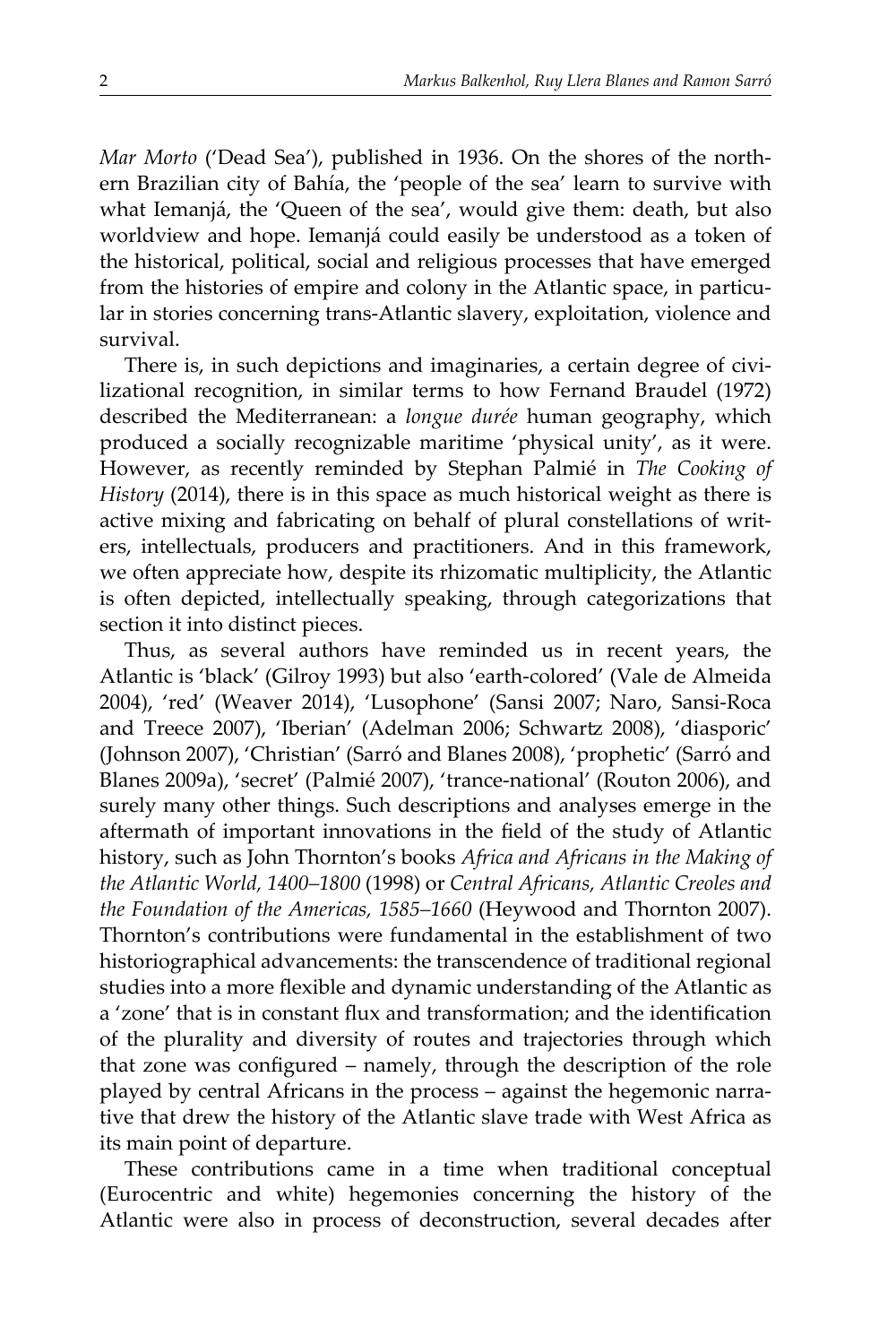the inspiring works of W.E.B. du Bois, Marcus Garvey, Frantz Fanon and others. After pioneering eforts by, for example, Melville Herskovits (1941), Roger Bastide (1967) and Sidney Mintz and Richard Price (1976), perhaps the most poignant of such critiques was Paul Gilroy's *The Black Atlantic: Modernity and Double Consciousness* (1993), which was a strong argument against cultural nationalism and the way discourses of/on modernity overshadowed an empiria of creative, black (and Jewish) transnationalisms in favour of victorious histories of white Euro-American progress and dominion. Thus, for Gilroy, the identifcation of a 'black Atlantic' was as much about the disciplinary work of historical and sociological investigation as about the semantic and political identifcation of an anti-hegemonic counterculture. One outcome of this political deconstruction was also the progressive abandonment of approaching cultures in the Atlantic as the result of syncretism and 'hyphenization', as it were.

In this same spirit, but with a closer empirical atention, in this book we propose an ethnographically based route to explore alternative itineraries towards an anthropology of the Atlantic. We continue to look for alternative 'black Atlantics': historical and social engagements that not only complexify the Atlantic map, but also reframe the memory work that surrounds it. We do so by conveying a particular emphasis in the issue of 'perspective', appealing to the importance of positionality in the creative (re-)constructions of the Atlantic space. This requires an immediate clarifcation: we are not referring directly to what is known in the discipline of social anthropology as 'perspectivism', but rather to the exploration of how worldviews, and the points of view from which they are observed, are navigated. Gerd Baumann has aptly described this with the metaphor of the sextant, 'the instrument that sailors use to calculate their own position relative to a changing night sky' (Baumann 1999: 78–79). Within this framework, perspective is more than a mere act of observation – a gaze that seemingly comes from nowhere. Rather, we understand the term 'perspective' as a political act of positioning that is deeply embodied, involving subjects and objects, bodies and things, and the relations between them (Balkenhol 2018). Such a view, we argue, goes beyond the false alternative of radical constructivism and positivism, as well as the unquestioned authority of an unqualifed 'insider' perspective that is becoming dominant in some quarters of the Atlantic world in all kinds of tribalist views of culture, whether nationalist or subaltern (Al-Azmeh, as cited in Baumann 1999: 70). It is more akin to what Donna Haraway (1988) has called 'situated knowledge'. Insisting on the 'embodied nature of all vision', Haraway argues for an 'embodied objectivity' that comes from 'specifc and particular embodiment' instead of a false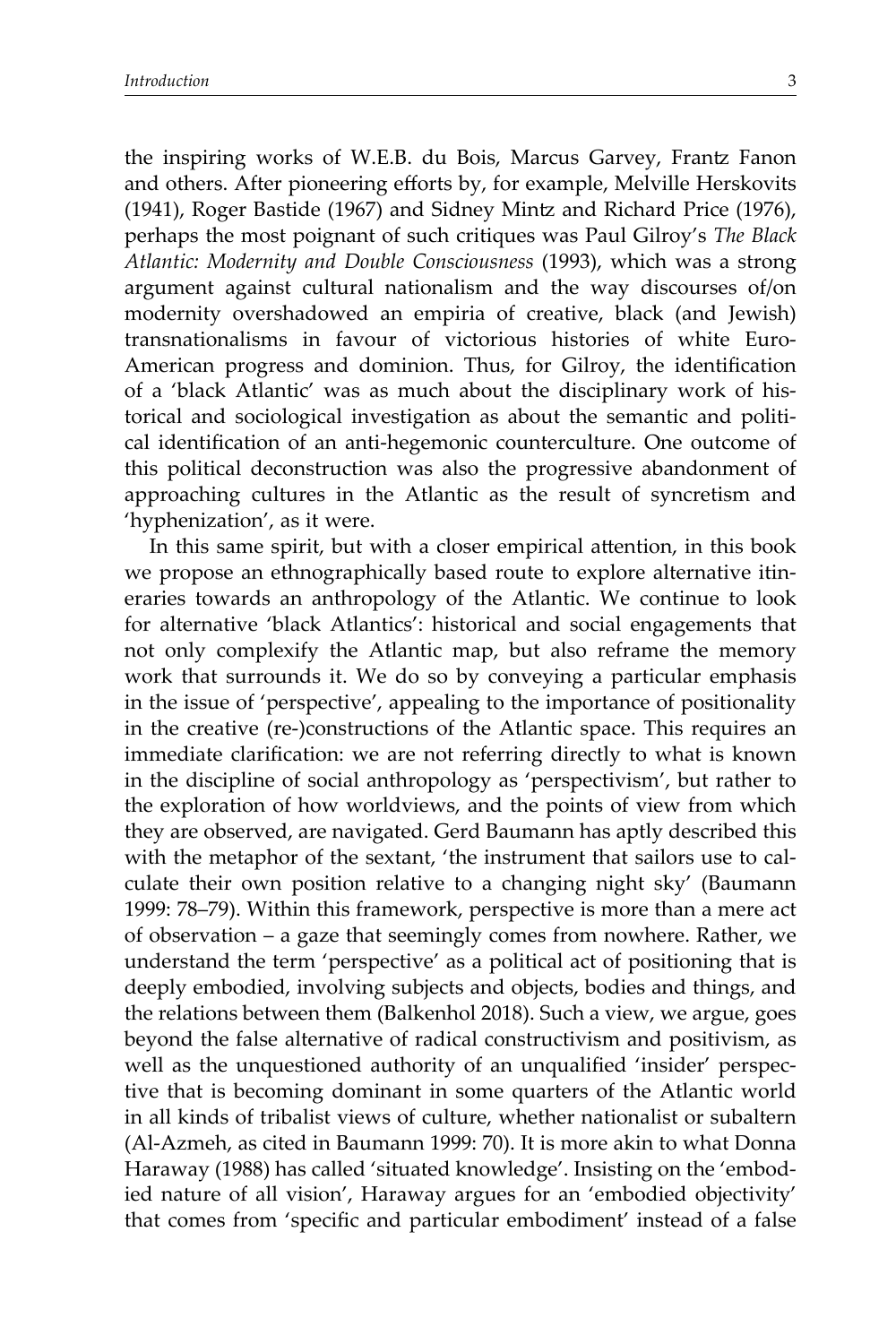vision that promises transcendence (see below). This book is made up of such 'partial' perspectives that do not promise a view from above, but nevertheless, in the notion of Atlantic perspectives, they become more than the sum of its parts.

Such 'Atlantic perspectives' are neither totalizing strategies ('views from above') nor capitulations against social complexity, in the sense of the 'cartographies of the absolute' that Alberto Toscano and Jeff Kinkle (2014) discussed. They are theories of the world that are consciously conceived of as part of plural and often competing histories. Hence the plural conceptions of the Atlantic that emerge from the references above and from the diferent ethnographic contributions to this volume. The reader will find contributions that do not stem from strictly 'Atlantic' sites. While we work within the physical cartography that connects Africa, America and Europe, we expose logics of Atlantic connection that are go far beyond the Oceanic coasts (e.g. Peru in America, Burkina-Faso in Africa) but that reveal an undoubtedly Atlantic directionality in the geographical and historical imagination of the people whose lives have been shared by the ethnographers. To use Herman Melville's epigraph, these are places where the Atlantic, too, is in their 'being'.

## **Within and Beyond the Christian Atlantic**

As a lived experience, and not only as an object of academic research, the Atlantic Ocean is today a space of both memory and hope: of memory, because after the centuries of colonial enterprise, slavery and forced mobility, it has become the very soil through which many peoples search and locate their past genealogies and roots, setling accounts with turbulent histories of slavery, mission and conversion (see e.g. Diouf 2007 for a recent compelling account); and of hope, because those processes of location have often been mediated and confronted by both secular and religious movements – diasporic, extra-territorialized or reterritorialized – that have brought past memories into contemporary, thriving experiences. Some authors have described these movements as *branchements* (Amselle 2001) or extraversions (Bayart 2000); or, more straightforwardly, as diasporic cultures (Johnson 2007). For instance, at a time in which UNESCO is generating a heritagization of the history of slavery with the 'Slave Route' project, several religious and political grass-roots movements, from West Africa to Central Africa, from Latin America to North America, and from Portugal to the Netherlands, promote their own engagements with the history of Empire. This is the case, for instance, of Bakongo prophetic cultures such as Kimbanguism, which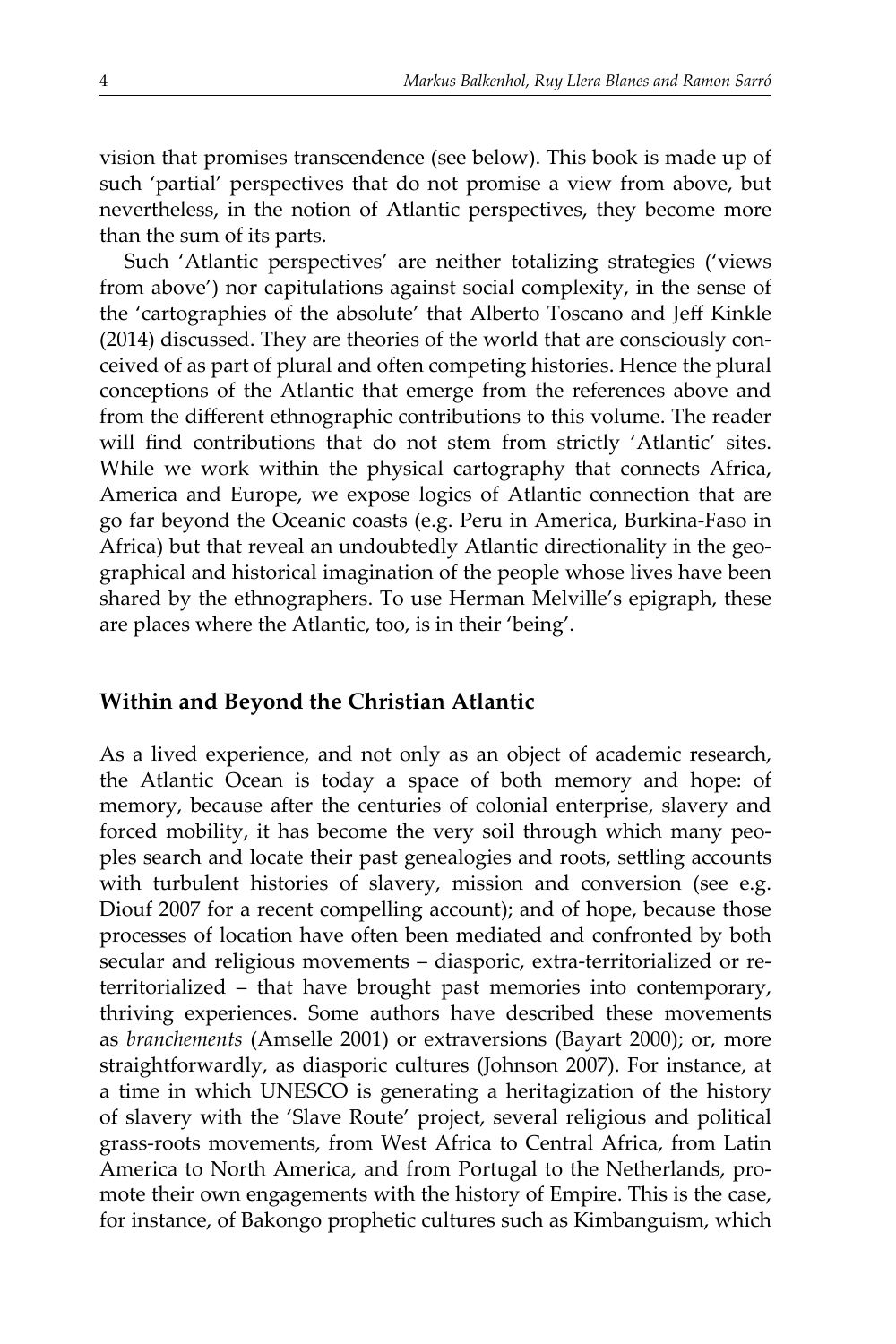is currently enacting a 'back to Africa' movement (see Sarró and Mélice 2012).

As we will see from several contributions in this volume, other movements reinterpret and recreate the history and topography of religious missionary encounters in this space. Thus, for instance, in what concerns the history of Christianity in particular, many such movements refect classic itineraries in the Atlantic history with which we are all familiar today: European mission, heading towards Africa or South America; and the outlook of the so-called Afro-hyphenated religions (Afro-Brazilian, Afro-Cuban, etc.), as well as Rastafarianism and other pan-Africanist religious movements. Others, perhaps less notorious for many, are equally relevant: for example, late nineteenth-century international ventures such as the Nazarene movement, or the North American genesis of southern African Zionist churches; or the transcontinental efects of sorcery; or the southern Atlantic expansion of prophetic, messianic and neo-Pentecostal modalities of Christianity (see e.g. Sarró and Blanes 2009b; Parés and Sansi 2011; van de Kamp 2012; Ramos 2015). Discussions on contemporary religiosity in the Atlantic space have recently been mapping out these diverse trajectories, revealing historically unexpected directionalities: from historical evidence on missionary efort from the 'south to the north', to bouncing-back trends of Christian 'southernization' of Euro-American domains; from specifc processes of Pentecostal expansion in Africa and South America, to African Christian transnationalization into European or West African transnational religious networks, or African 'religious extraversion' through the Caribbean (Mary 2000, 2002; Killingray 2003; Harris 2006; Routon 2006; Capone 2007a and b; Clarke 2007; Sarró and Blanes 2008, 2009a; Adogame and Spickard 2010; Noret 2010; Formenti 2014).

In the religious context, several authors have atempted a similar rethinking of the Atlantic space through innovative positionings and arguments that question the classic linearities and tropes. One example is J. Lorand Matory (2005), who has argued for a historicization of the mutual transformations in the black Atlantic, moving beyond the understanding of Afro-Brazilian culture as a 'survival' and heading instead towards a recognition of the hyphenated Afro- as a mater of strategic choice. Taking Candomblé, the archetypical Afro-Brazilian religion, as a case in point, he explores its 'counterparts' – that is, the diferent manifestations in such diverse places as Nigeria, Benin, Cuba and Trinidad. Another case in point in the same geographical context is Luis Nicolau Parés and Roger Sansi's debate on 'sorcery' in the black Atlantic (2011), in which they unveil the transnational dimension of what has been historically defned as an 'African phenomenon'. In a similar vein, Stephan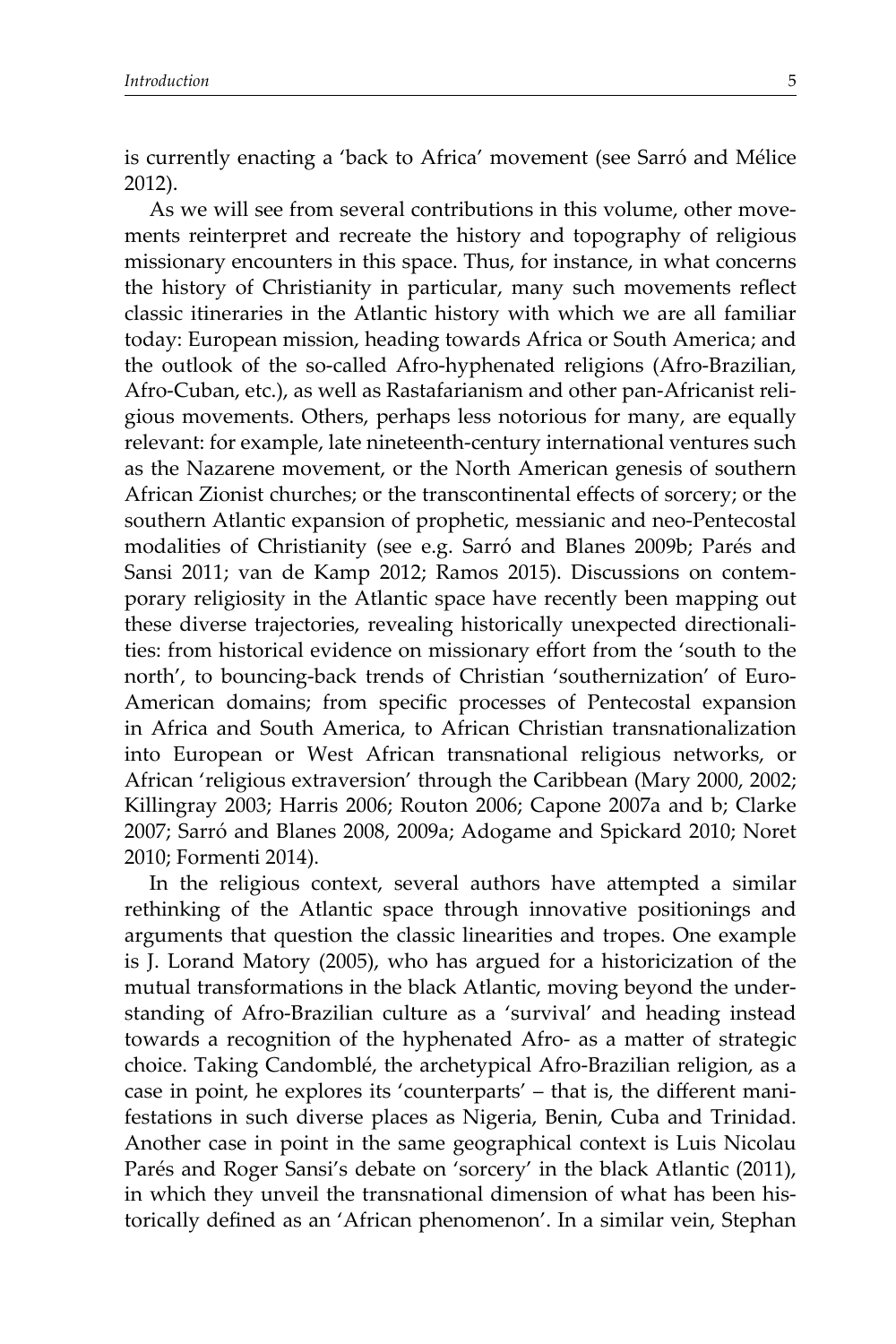Palmié (2002, 2007, 2014) has established a critical understanding of 'Africa' as seen from other shores (e.g. Cuba), exploring the conceptual potential behind the otherwise neglected notion of creole-ness. In both cases, historical knowledge is about both place and movement simultaneously. As Kenneth Routon (2006) framed it, there are 'religious imaginaries of belonging' at stake in the Atlantic, offering new understandings of historical consciousness, mobility and, ultimately, globalization and transnationalism. From this perspective, Toyin Falola and Matt Childs' *The Yoruba Diaspora in the Atlantic World* (2004), as well as Hermione Harris's *Yoruba in Diaspora* (2006), also depict new mappings and political imaginaries in the 'transatlantic dialogue' (Capone 2007b).

Together with these Yoruba debates, those around the Christian legacies of Portugal have been particularly helpful in the rethinking of Atlantic fuxes and refuxes. In a previous article (Sarró and Blanes 2009a), two of the editors of this volume proposed the concept of 'prophetic diasporas' in order to frame the plurality of 'moving religions' in the Lusophone Atlantic, exploring new directionalities and politics of belonging – namely, the place of Angolan and Congolese prophetic Christians in the diasporic scenario of Western Europe. Considering the complexity and vitality of the space, both in historical and contemporary terms, we argued that the Christian Lusophone Atlantic deserved further questioning in its own terms. No mater how rooted in the Lusophone colonial and postcolonial heritage, the transnational Christian networks observed today – those involving Catholicism, prophetic movements, Afro-Brazilian cults, Pentecostalism and neo-Pentecostalism – are multiple, and follow diverse paths that do not necessarily have the former metropolitan Lusophone capital of Lisbon as either an origin or a fnal harbour. Furthermore, we also found the 'Lusophone Atlantic' (see Naro, Sansi-Roca and Treece 2007) a privileged space to rethink contemporary Christianity, not only through the contemporary transnational dynamics but also because of its unique historical legacy after centuries of constant fux of people, ideas and things.

However important these debates may be, the Atlantic religious exchange cannot be resumed to the Christian sphere. There are many other 'religious Atlantics' operating alongside the Christian and/ or Lusophone one (see e.g. D'Alisera 2003; Lovejoy 2004). As several authors have argued (e.g. Sweet 2011), an excessive focus on the so-called Christian Atlantic (Sarró and Blanes 2008) is exercised to the detriment of many actors and entire belief systems – a point also endorsed by many contributors to this volume. Thus, we offer an invitation for a parallax and a shift of focus in the study of the Atlantic from a grounded ethnographic perspective.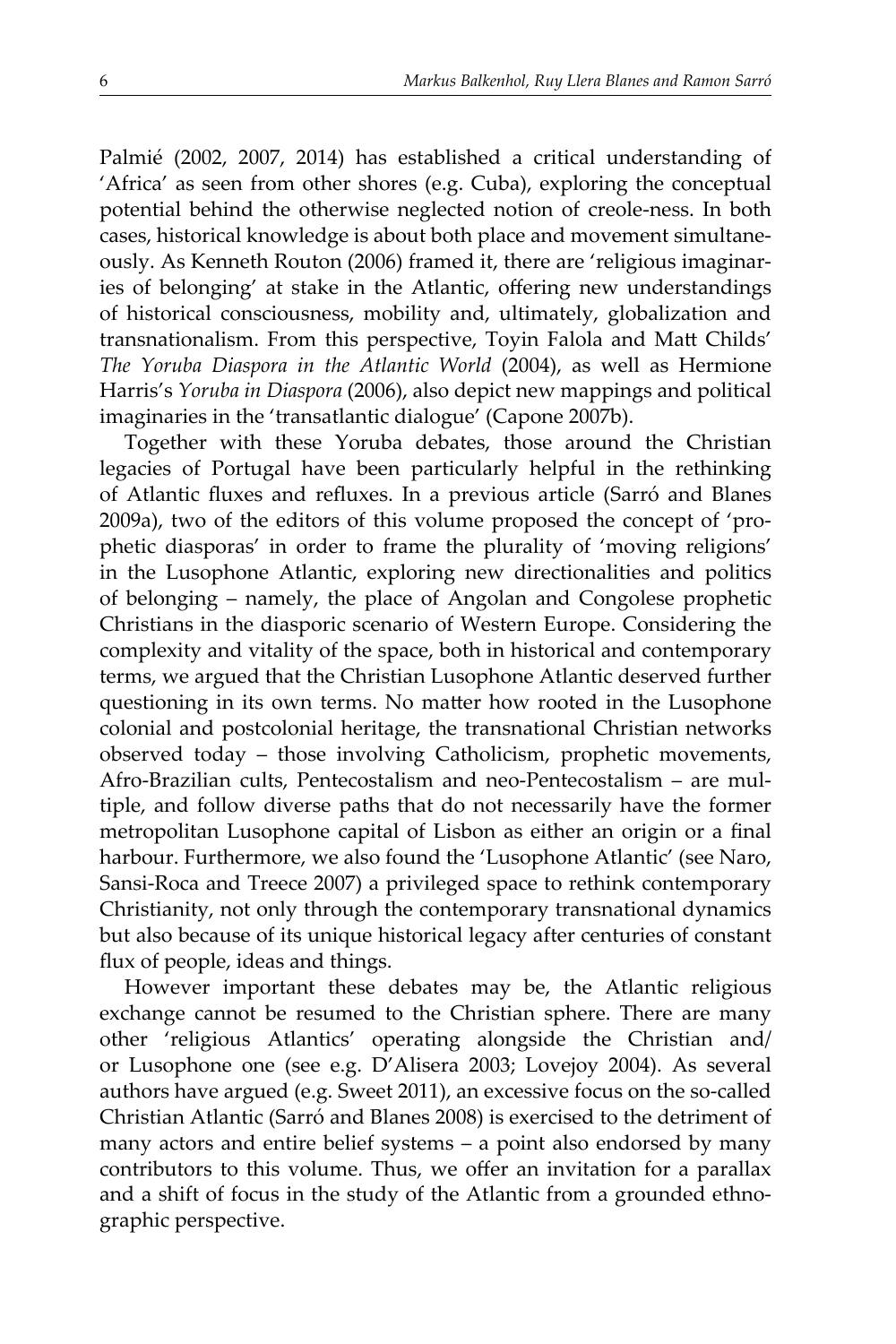When collecting the essays that became chapters of this book, we realized that it would be impossible to put them into a particular geographical order, or even to create sub-thematic units. Rather, two 'perspectives' emerged in the way diferent authors looked at the intersection of places, spirits and heritage, as they had been invited to do. The first perspective could be captured by the notion of 'friction', that is, an intersection – whether confluence or conflict – between different social, political and religious movements, and the anthropological exploration of the interlocutionary processes shaping them. The ethnographic analyses under that concept unveil not only processes of identifcation, self-ascription and distinction, but also the emergence of spaces 'in-between'.

The second perspective could be encapsulated in the very concept of 'gaze', by which we mean exploring expressive and aesthetic dimensions of the processes in which places, spirits and heritages unfold. Gaze is understood here not as a passive 'worldview', but as a social activity of 'world-making' in which looking at the world is part and parcel of creating meaningful spaces of belonging. Atention to these two perspectives may help to navigate the dense ethnographic content of the volume.

#### **Atlantic Frictions**

Approaches to religious, social and political creativity in the Atlantic space must incorporate questions of pluralism, cohabitation and confrontation. Ramon Sarró (2009), in his ethnography of iconoclasm and religious change in the Republic of Guinea, describes how the history of Christianity and Islam in that country throughout the twentieth century cannot be understood without considering the history of iconoclastic campaigns against each other, as well as against traditional religiosity – and all with a backdrop of transatlantic colony and mission, and subsequent emancipation. At the same time, such dialectics appear against a background of dramatic political transformation. As he described, the memories and worldviews of the Baga were composed of acts of destruction and the recreation of landscapes, topographies and materialities.

Similarly, in his study of the emergence of an Angolan prophetic movement known as the Tokoist Church in the late colonial period and throughout the frst decades of independence, Ruy Llera Blanes (2014) also identifed how it was shaped by shifting transnational political contexts, from the demise of the transatlantic Portuguese empire to the emerging cold war politics, and also by transforming religious interlocutions, from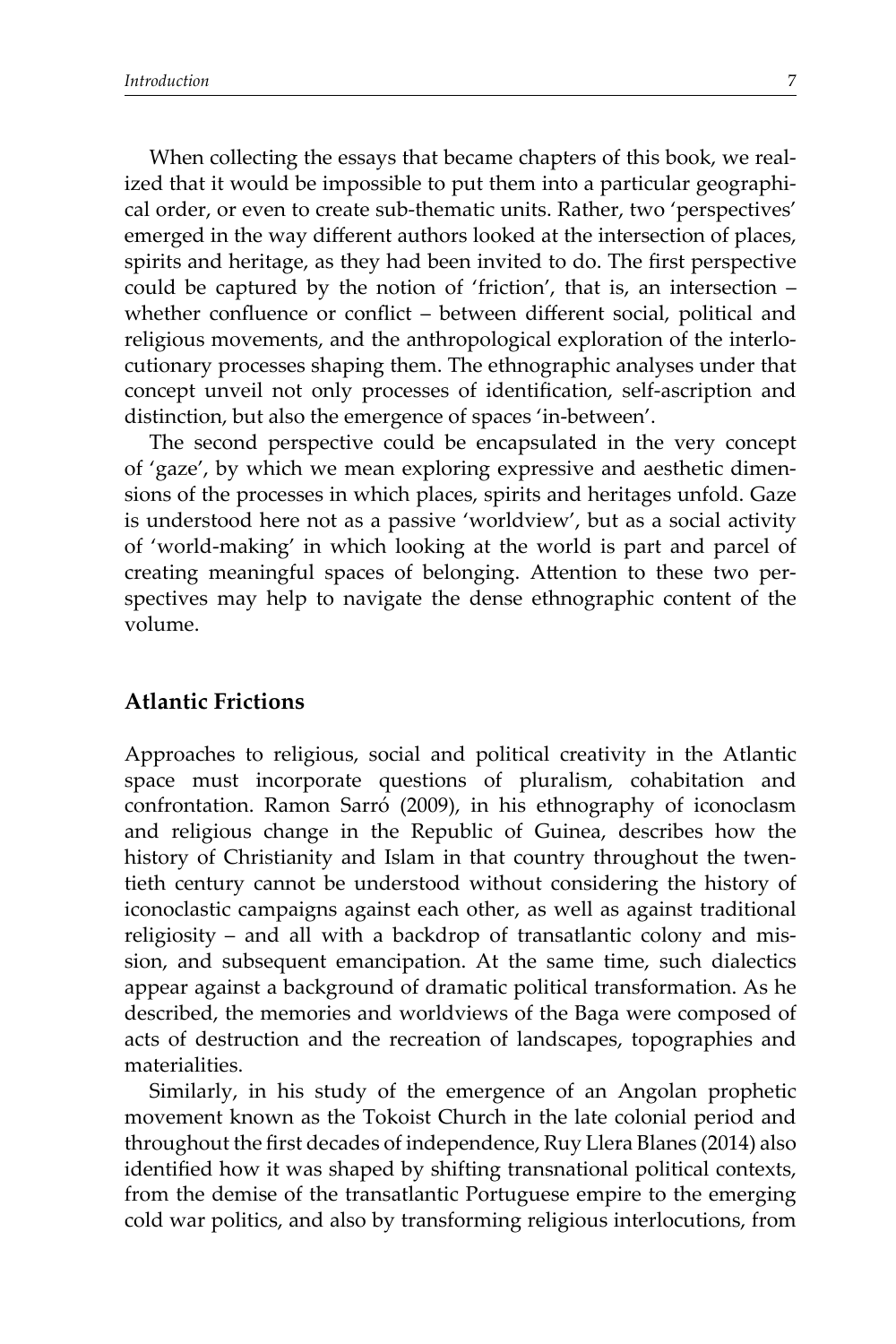Euro-American protestant mission and Portuguese Catholicism to Pan-Africanist prophetic and messianic cultures.

Atention to friction does not necessarily imply a rejection of the historical, social or political relevance of specifc categories pertaining to religion, race and ethnicity in the Atlantic space, but is a reframing of their signifcance from the spaces of intersection and heterodoxy. It allows us to reframe both traditional conceptions of sociality in the Atlantic as syncretism, and as a discrete, bounded reality. We atribute equal epistemological validity to processes of resistance, rupture and creativity, as to the political and academic processes of stabilization (see Chapter 1 by Diana Espírito Santo) and validation/legitimation.

Several contributions to this volume highlight the interlocutionary character of Atlantic perspectives, which in turn appear as not selfcontained in the space of the Atlantic itself, but extending relationalities and referentialities beyond it. The starting point is perhaps best identifed in Roger Sansi's contribution (Chapter 2), where he addresses the reproduction of binaries in theories of religion in the Atlantic space: syncretism/adaptation, recreation/resistance, authenticity/invention, etc. In order to overcome the limitations of such binary approaches, Sansi rightly readdresses this history in terms of 'revelation' – the disclosures, announcements and expositions that populate the religious worldviews and expressions across the Atlantic. This operates a not very obvious yet fundamental distinction: instead of seeking 'truths' in this space, we acknowledge narratives that point towards diferent truths, which vary according to one's own positionality.

One good example of this is the contribution by Carmen González Hacha (Chapter 3), which narrates the story of a 'new Israel' across the Atlantic, even if it is in fact taking place in the rather 'Pacifc' site of Peru. González Hacha describes the emergence of a prophetic messianic movement known as the Evangelical Association of the Israelites Mission of the New Universal Pact (AEMINPU), also known as *Israelites*, founded by Ezequiel Ataucusi Gamonal, an Andean peasant from Arequipa (southern Peru), who received the 'divine mission' to announce a new salvation pact and a new 'Royal Law' to humanity. This process of reinstatement or rebooting, she argues, was efected simultaneously as a narrative for indigenous communities in Peru and elsewhere in South America, but also as a critical revision of Christian theology that, in turn, produced new topographical orderings, which included the reconversion of the Andean landscape and that of the contemporary Peruvian diaspora to Europe into an Israelite Atlantic space.

Territory also becomes a central element in the discussion set forth by Katerina Hatzikidi (Chapter 4) in her exploration of the intersection of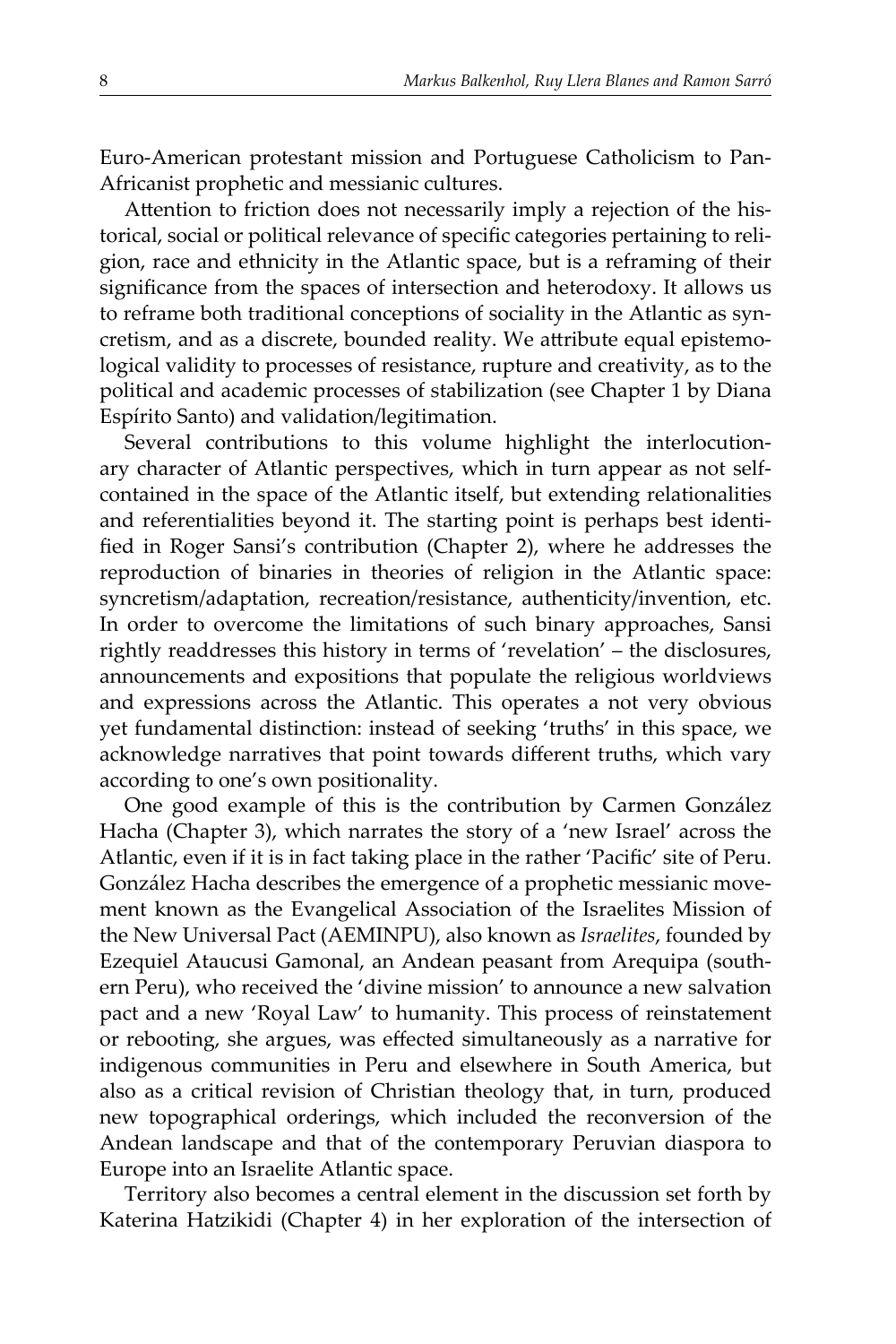religious devotion and land occupation in a rural *quilombo* (maroon setlements) in the state of Maranhão in Brazil. She explains how the local participation in the local Catholic patron saint *festa* implies a public claim in terms of their legitimate occupation of communal lands, in particular visà-vis Pentecostal land antagonists. Thus, as she argues, religious activism becomes territorial activism.

Similarly, Diana Espírito Santo addresses a topographical problem in her description of the emergence of an Asian spiritual element (the *Chinos*) in the otherwise classical Afro-Atlantic cosmology of the *Espiritismo* landscape in Cuba. In this respect, she identifes the processes of '*imagining* and *imaging* of *el Chino*' in the local spiritual-scape, and analyses how that process of spiritual 'ingestion' and 'regurgitation' of new *muertos* unveils a diverse Atlantic chronotopy, and at the same time a counter-official Cuban memory that acknowledges the history of Chinese presence on the island.

Such processes of mutual constitution appear in two more chapters. Bruno Reinhardt (Chapter 5) describes an emergent space of identifcation and a new moral geography in the Atlantic: that of the black evangelical movements in Salvador (Bahia). He addresses the apparent conundrum of *evangélico* movements that have historically been predominantly white – and often described as racist and intolerant, in a context of public confrontation between evangelical and Candomblé movements – but simultaneously incorporating a plasticity that allows for the emergence of alternative identifcations that in turn stage new processes of articulation with black Atlantic history. One consequence identifed by Reinhardt is the reflexive deconstruction of mainstream evangelical demonology, which has usually incorporated Afro-Brazilian deities.

Claudia Swatowiski (Chapter 6) explores another dialectic: that of the concomitant and simultaneously diverging institutional strategies developed by the UCKG (Universal Church of the Kingdom of God) across Brazil and Portugal, which stemmed from a recognition of the diverse religious and political landscapes in each country. What she describes are the consequences of this acknowledgement in terms of aesthetics and visual statements of the church in the Portuguese public sphere, atempting a balance between its continuity with the hegemonic Brazilian version and the adaptation to local semiotics. Similarly, Clara Saraiva (Chapter 7) delves into the Brazil–Portugal connection to explore the symmetries and mirror-like efects of the ritual display of Afro-Brazilian spirituality between São Paulo (Brazil) and Braga (Portugal). Through her description of shrines and ritual work in the *terreiros* in both countries, Saraiva discovers a 'bridge' that creates a sort of 'Lusophone space' of Umbanda, which in turn exemplifes the plural and alternative *mestiçagens* observed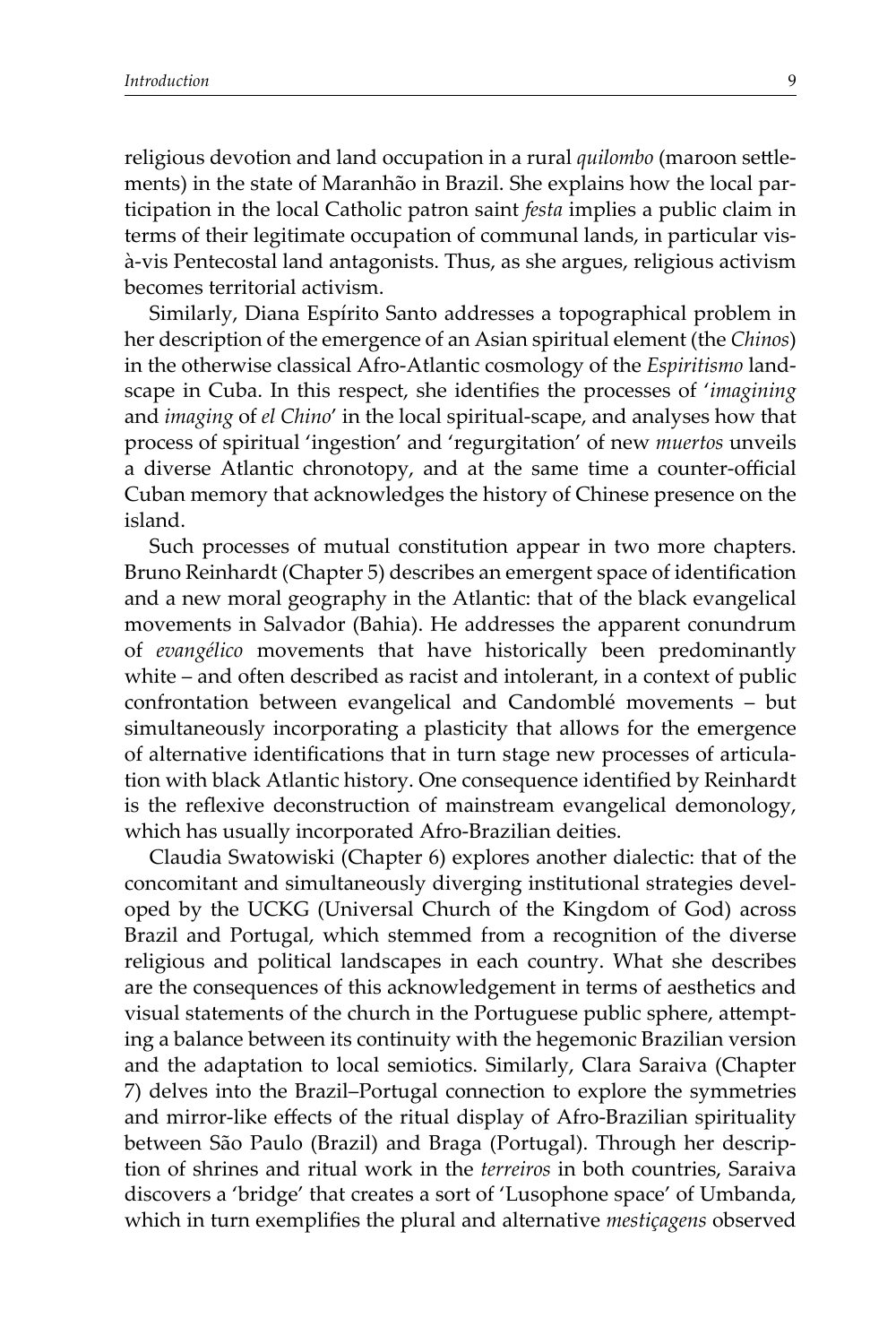in this concept, thus complexifying classic narratives of authenticity, primordiality, race and identity in this particular context.

## **The Atlantic Gaze**

The last examples of the previous section also exemplify how the complex processes of interlocution in the Atlantic space are mediated by a visual, aesthetic element – that which the eye sees, as Ramon Sarró notes in the conclusion to this volume. David Morgan (2005) argued that visual culture, upon which religious experience is often based, is an active engagement rather than an accumulation of passive contemplation. Because of that, he argued, the idea of 'gaze' is more encompassing than that of 'image': it constitutes the 'social act of looking' (ibid.: 3), thus highlighting the mutuality of the intersection between object, image, person and collective, in what comes to religious experience and ideology. Subsequently, Birgit Meyer (2011) has expanded this point of view into one of 'aesthetic formations', the articulation of religious experience through ever-evolving mediatized and sensorial processes, eventually becoming a mater of 'sensation' (both in the sense of sensoriality and spectacularity). She noted that, more than mere experience, such formations also act as forms of persuasion that enable ideological and political alignments (2010).

In a similar fashion, one can think of the history of a very Atlantic object – the fetish – as the perfect illustration of this intersection. Roger Sansi's description of Afro-Brazilian art (2007) unearths such processes as being ones of objectifcation and 'culturifcation', as it were. As he points out, the creative dynamics of representation and ideological projection enable the shifting meanings of objects, places, landscapes and memories. Thus, one identifes logics of 'production' that assemble those elements into social and political formations, and make them collectively meaningful. This, for instance, is what Stephan Palmié (2014) identifed in his reflection on the epistemology of Afro-Cuban religion.

In his highly visual and experimental contribution to this volume, writen as a companion of a documentary entitled *The Possibility of Spirits* (2017), Matijs van de Port (Chapter 8) creatively delves into an idea of 'cornucopia aesthetics' in order to grasp what he suggests can be creatively thought of as the 'Baroque Atlantic' – a theatrical, open-ended, perhaps even confusing space of consciousness, statement and expression. In a similar logic, many of the other contributions to this volume also highlight another dimension of Atlantic perspectives: how worldviews are informed by material, aesthetic, bodily and sensorial processes that shape the plural experience of the Atlantic space. Thus, Roos Dorsman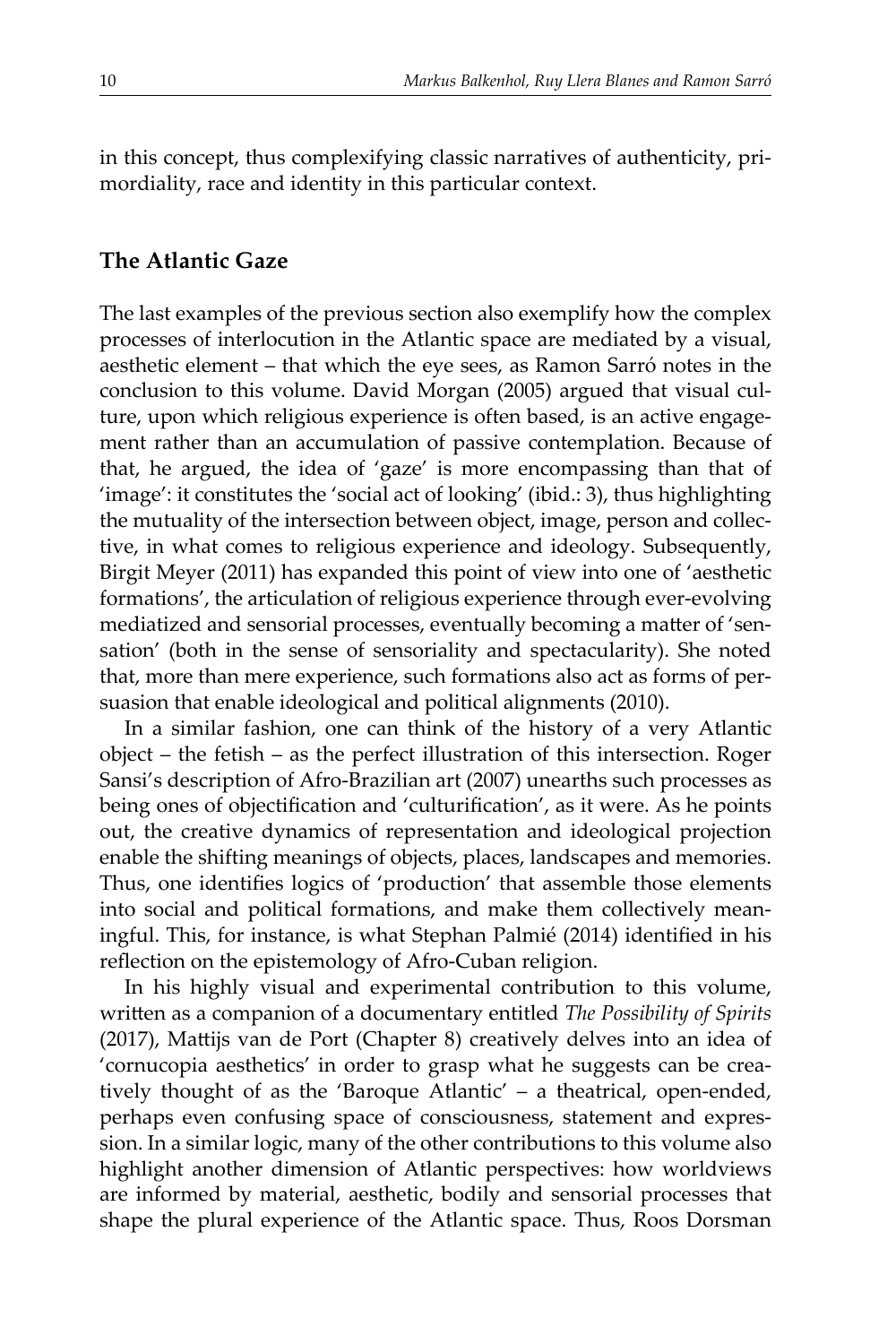(Chapter 9) observes how musical and dance practices in New Orleans' famous Congo Square become part of what she describes as 'healing through commemoration'. In her approach to the highly mediatized – and very often negativized or at least exoticized – concept of 'voodoo', she understands that it signifes something 'beyond the actual word', exposing its relevance in multiple layers of topography and historicity, as well as industry (touristic and heritagizing). While she attempts to grasp what voodoo does to local practitioners and believers, she identifes the overarching 'voodoscape' that confgures their experience.

Continuing along the lines of materiality, the body and the senses, Markus Balkenhol (Chapter 10) looks at the role of images in the 'imaging' of a diasporic community. Much in line with David Morgan's notion of the gaze, he understands images as being inextricably linked with their material forms and the perceiving bodies. Abstract notions of diaspora, ancestry and history become palpable through the material images – in this case, a newly created ancestor mask in the Afro-Surinamese Winti religion. This mask becomes particularly persuasive because it exists at the intersection of artistic, heritage and religious discourses, thus tapping into and amplifying the authority of all of them.

Ruy Llera Blanes' chapter on 'places of no history' in Angola also looks into the intersection of overarching and underlying experiences and narratives of memory and belonging in the Atlantic. He conducts an alternative, counter-official journey through notorious heritagized sites of Angola, uncovering the alternative histories that the 'victorious history' of the Angolan regime efects upon its topography. In doing so, he identifes heterogeneous Atlantic connections that address and complement the more obvious directionalities of Angolan Atlantic history.

Landscapes, scenarios and their heritagization also appear as central aspects in two other contexts debated in this volume. For instance, Laurence Douny explores alternative historiographies and memories of transatlantic slavery in the hinterland of western Burkina-Faso, describing how people engage materially with history, and how historical knowledge is reproduced by acts of recounting, performing, displaying and curating that produce what she calls 'indigenous heritage landscapes'. Subsequently, she suggests that local defnitions of heritage emphasize the ubiquitous and at the same time ambiguous role played by ancestry in the collective and embodied recognition of that history.

Likewise, the contribution by Ramon Sarró and Marina Temudo approaches heritage and landscape, in and around one of the most recent UNESCO World Heritage Sites: the city of Mbanza Kongo in northern Angola, whose inhabitants, the Kongo kings, were once one of the major agents in the making of the Atlantic. Their description of the local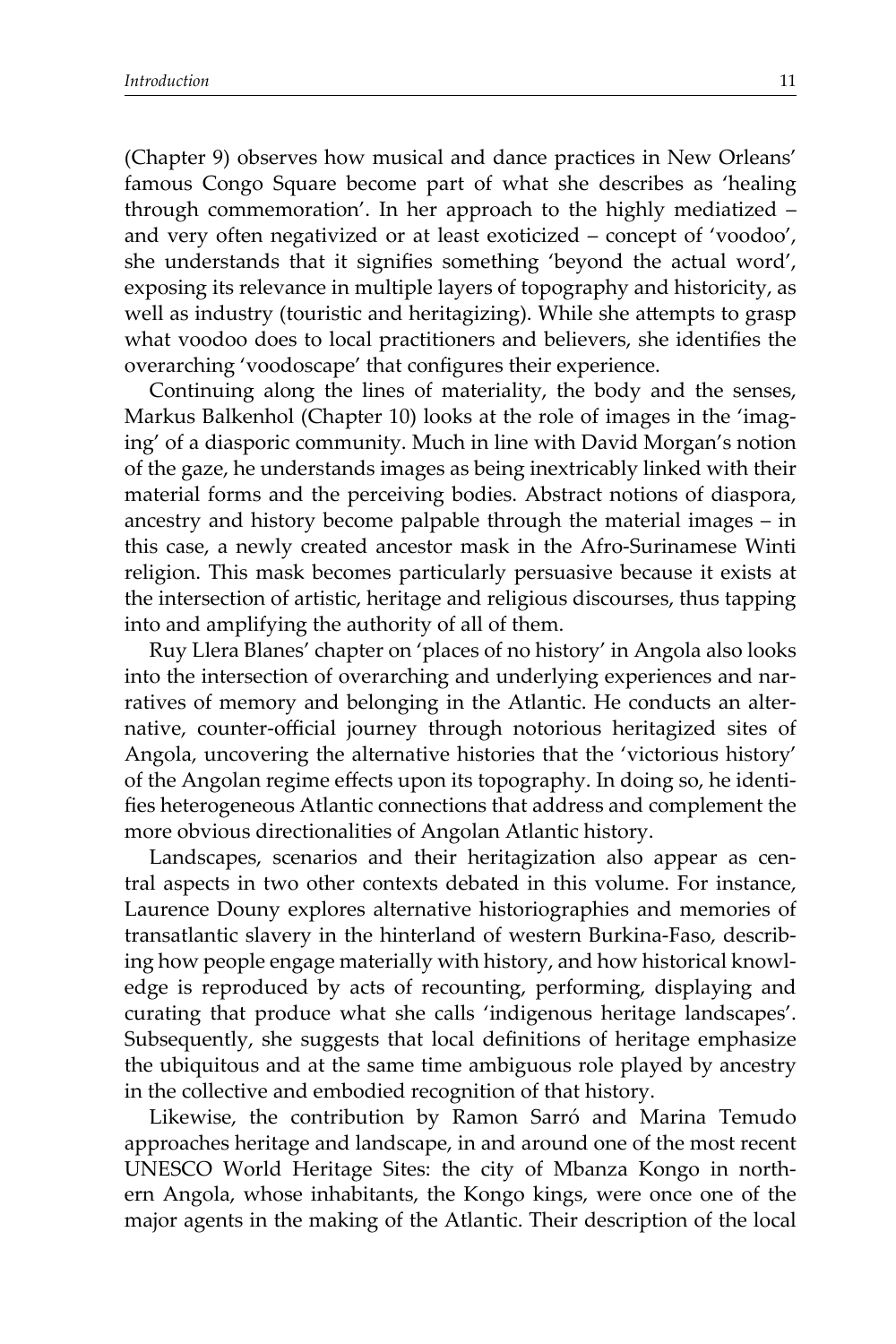landscape, however, unearths a more diverse and complexifed heritagescape, of which the UNESCO route is but one layer (on this, see Berliner and Bortolotto 2013). We learn how mountains, rivers, forests and ruins are not only inserted within memory narratives on behalf of local officials and church leaders, but are inherently embedded in local oral history, and determine the form of local rural livelihoods. This is something that Sarró and Temudo identify as 'inscriptions' that produce a topography that is divergent from the official historical narrative, exposing a certain resentment and enclaving in the process.

# **Acknowledgements**

This book is the output of a collaborative research project developed by researchers from universities in Portugal (Institute of Social Sciences of the University of Lisbon), the Netherlands (Utrecht University), Belgium (Université Libre de Bruxelles) and the UK (University of Oxford). It is in the framework of funding granted by the Humanities in the European Research Area (HERA) consortium, to the research theme 'Currents of Faith, Places of History: Religious Diasporas, Connections, Moral Circumscriptions and World-Making in the Atlantic Space'. We are indebted to several colleagues from these institutions for the successful completion of the project. We are also grateful for the input of several academics who became interlocutors of the project throughout its existence, and thank them for their critical contributions to the theoretical debates and empirical research developed in the framework of the project. Some of them have contributed chapters to this volume.

**Ruy Llera Blanes** received his PhD from the University of Lisbon in 2007. He is a senior lecturer in Social Anthropology at the School of Global Studies of the University of Gothenburg. His current research site is Angola, where he is working on the topics of religion, mobility (diasporas, transnationalism, the Atlantic), politics (leadership, charisma, repression, resistance), temporalities (historicity, memory, heritage, expectations) and knowledge. He is the author of *A Prophetic Trajectory* (Berghahn Books, 2014) and co-editor of *The Social Life of Spirits* (University of Chicago Press, 2013). He is also editor of the journal *Religion and Society: Advances in Research*.

**Markus Balkenhol** is an anthropologist at the Meertens Institute, Amsterdam, working on issues of colonialism, race, citizenship, cultural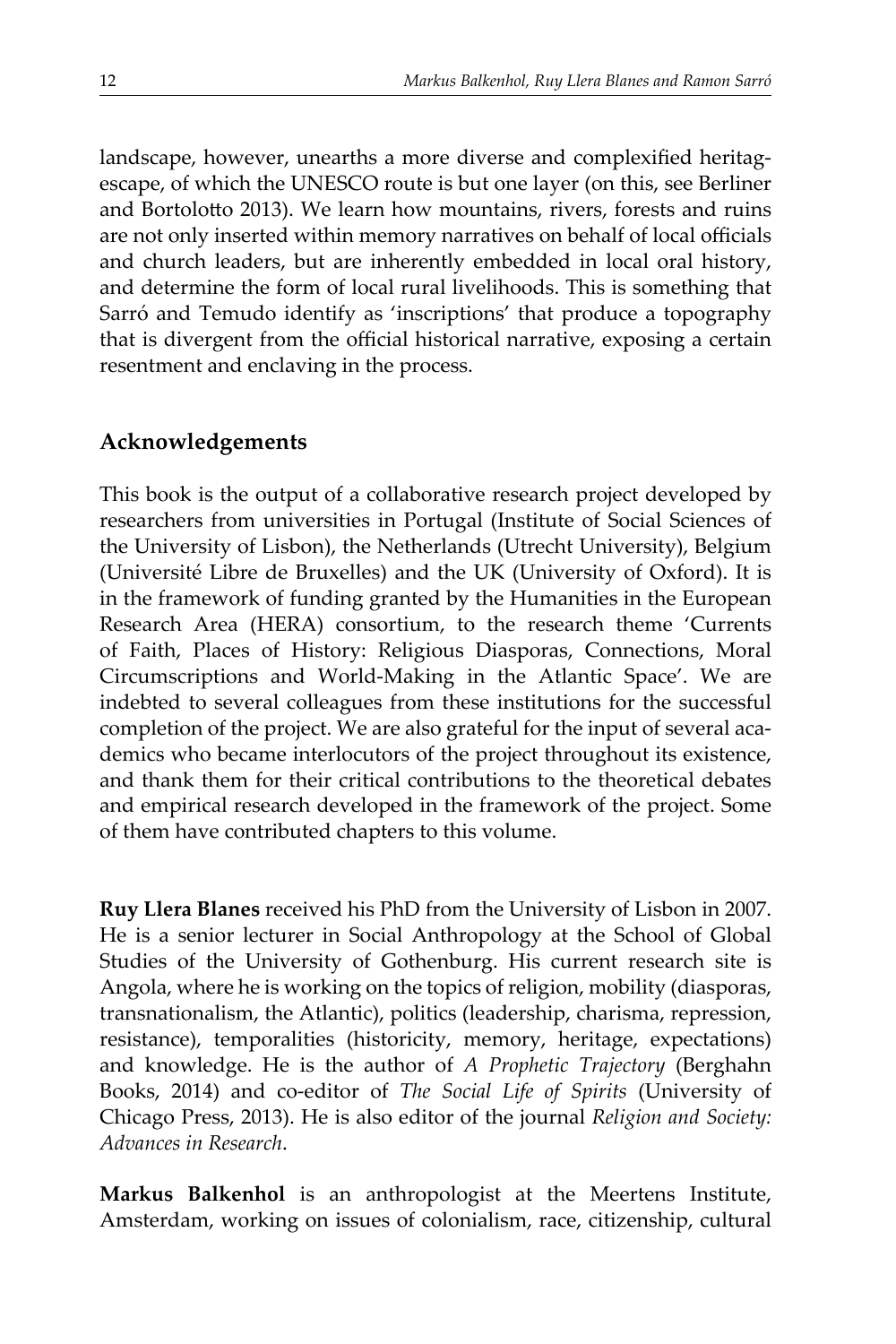heritage, and religion. His PhD thesis, 'Tracing Slavery: An Ethnography of Diaspora, Afect, and Cultural Heritage in Amsterdam' (cum laude, 2014) deals with cultural memories of slavery in Amsterdam. His most recent publications include: 'Iconic Objects: Making Diasporic Heritage, Blackness and Whiteness in the Netherlands', in Birgit Meyer and Matijs van de Port (eds), *Sense and Essence: Heritage and the Cultural Production of the Real* (Berghahn Books, 2018); and 'Silence and the Politics of Compassion: Commemorating Slavery in the Netherlands', *Social Anthropology/Antropologie Sociale* 23(4) (2016).

**Ramon Sarró** is a social anthropologist at the School of Anthropology and Museum Ethnography, University of Oxford. He has conducted feldwork in Guinea, Guinea-Bissau, Democratic Republic of Congo, Angola and Portugal on prophetic movements and their legacies. He has published many articles, and is the author of the monograph *The Politics of Religious Change on the Upper Guinea Coast: Iconoclasm Done and Undone* (International African Institute, 2009).

## **References**

- Adelman, J. 2006. *Sovereignty and Revolution in the Iberian Atlantic*. Princeton, NJ: Princeton University Press.
- Adogame, A., and J. Spickard (eds). 2010. *Religion Crossing Boundaries: Transnational Religious and Social Dynamics in Africa and the New African Diaspora*. Leiden: Brill.
- Amselle, J.-L. 2001. *Branchements: Anthropologie de l'Universalité des Cultures*. Paris: Flammarion.
- Balkenhol, M. 2018. 'Iconic Objects: Making Diasporic Heritage, Blackness and Whiteness in the Netherlands', in Birgit Meyer and Matijs van de Port (eds), *Sense and Essence: Heritage and the Construction of the Real*. Oxford: Berghahn Books, pp. 236–65.
- Balkenhol, M., and M. Swinkels. 2015. 'Introduction: The Sea as an Eminently Human Afair', *Etnofoor* 27(1): 7–11.
- Bastide, R. 1967. *Les Amériques Noires: Les civilisations Africaines dans le Nouveau Monde*. Paris: Payot.
- Baumann, G. 1999. *The Multicultural Riddle: Rethinking National, Ethnic, and Religious Identities*. New York: Routledge.
- Bayart, J.-F. 2000, 'Africa in the World: A History of Extraversion', *African Afairs* 99 (395): 217–67.
- Berliner, D., and C. Bortoloto. 2013. *Le Monde selonl'UNESCO*. Special issue of *Gradhiva*18.
- Blanes, R. Llera. 2014. *A Prophetic Trajectory: Ideologies of Time and Space in an Angolan Religious Movement*. Oxford: Berghahn Books.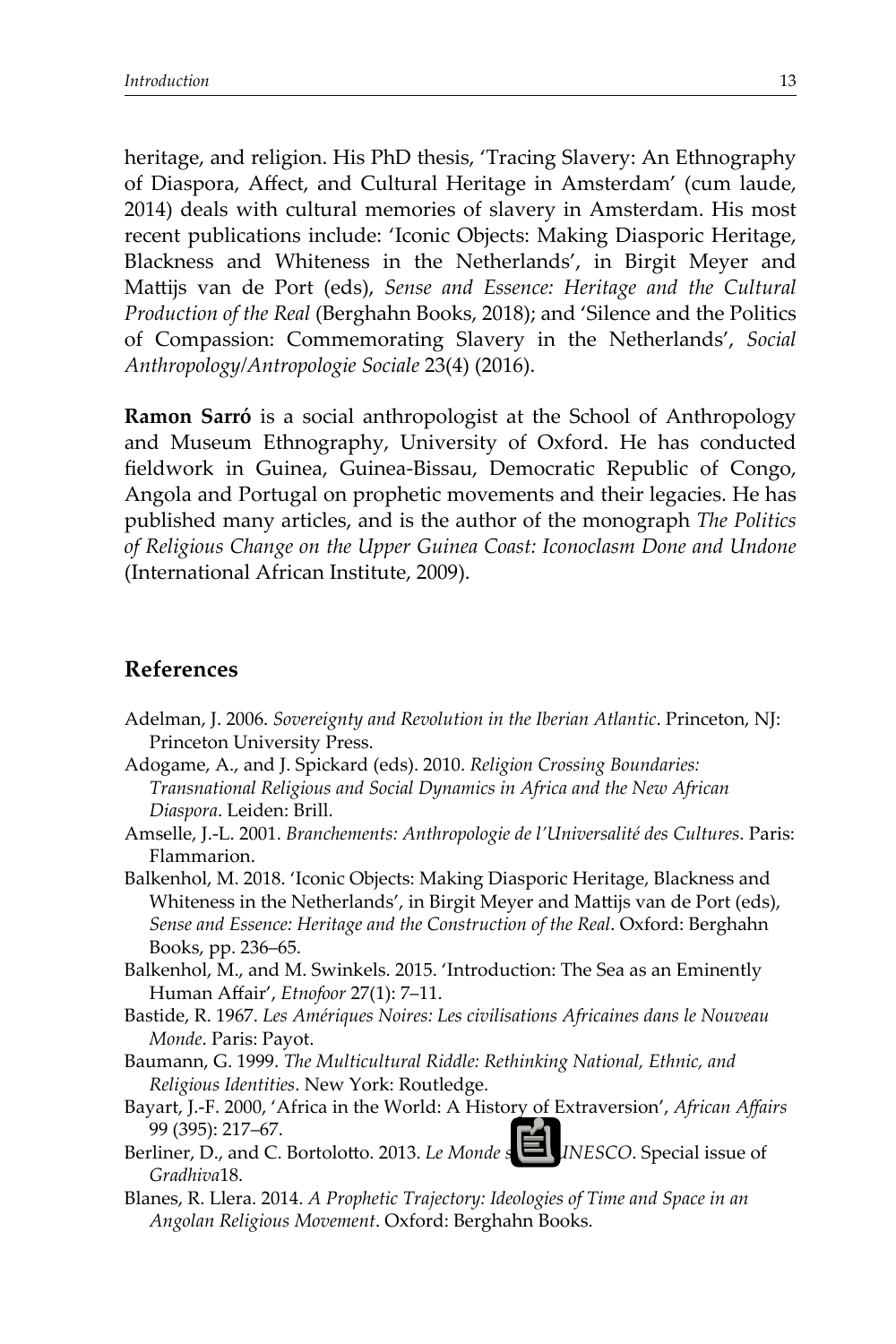- Braudel, F. 1972. *The Mediterranean and the Mediterranean World in the Age of Philip II, Volume One*. Berkeley: University of California Press.
- Capone, S. 2007a. *Searching for Africa in Brazil: Power and Tradition in Candomblé*. Durham, NC: Duke University Press.
	- *\_*\_\_*\_\_\_.*2007b. 'Transatlantic Dialogue: Roger Bastide and the African American Religions', *Journal of Religion in Africa* 37: 336–70.
- Clarke, K. 2007. 'Transnational Yoruba Revivalism and the Diasporic Politics of Heritage', *American Ethnologist* 34(4): 721–34.
- D'Alisera, J. 2003. 'Ghosts and Shadows: Construction of Identity and Community in an African Diaspora', *Journal of the Royal Anthropological Institute* 9(1): 189–204.

Diouf, S. 2007. *Dreams of Africa in Alabama: The Slave Ship Clotilda and the Story of the Last Africans Brought to America*. Oxford: Oxford University Press.

- Falola, T., and M. Childs (eds). 2004. *The Yoruba Diaspora in the Atlantic World*. Bloomington: Indiana University Press.
- Formenti, A. 2014. 'Going for God: Mobility, Place and Temporality among Evangelical Guineans in Lisbon'. PhD thesis, Social Anthropology, University of Lisbon.
- Gilroy, P. 1993. *The Black Atlantic: Modernity and Double Consciousness*. London: Verso.
- Haraway, D. 1988. 'Situated Knowledges: The Science Question in Feminism and the Privilege of Partial Perspective', *Feminist Studies* 14(3): 575–99.
- Harris, H. 2006. *Yoruba in Diaspora: An African Church in London*. London: Palgrave Macmillan.
- Herskovits, M. 1941. *The Myth of the Negro Past*. New York: Harper and Brothers.
- Heywood, L., and J.K. Thornton. 2007. *Central Africans, Atlantic Creoles and the Foundation of the Americas 1585–1660*. London: Cambridge University Press.
- Johnson, P.C. 2007. *Diaspora Conversions: Black Carib Religion and the Recovery of Africa*. Berkeley: University of California Press.
- Killingray, D. 2003. 'The Black Atlantic Missionary Movement and Africa, 1780s–1920s', *Journal of Religion in Africa* 33(1): 3–31.
- Long, J.W. 2011. 'Plunging into the Atlantic: The Oceanic Order of Herman Melville's Moby-Dick', *Alantic Studies: Global Currents* 8(1): 69–91.
- Lovejoy, P. 2004. *Slavery on the Frontiers of Islam*. Princeton, NJ: Markus Wiener.
- Mary, A. 2000. 'Anges de Dieu et esprits territoriaux: une religion africaine à l'épreuve de la transnationalisation', *Autrepart* 14: 71–89.
- *\_*\_\_*\_\_\_.*2002. 'Le pentecôtisme brésilien en terre africaine: L'universel abstrait du Royaume de Dieu', *Cahiers d'Études Africaines* 167: 463–78.
- Matory, J.L. 2005. *Black Atlantic Religion: Tradition, Transnationalism, and Matriarchy in the Afro-Brazilian Candomblé*. Princeton, NJ: Princeton University Press.
- Meyer, B. 2011. 'Mediation and Immediacy: Sensational Forms, Semiotic Ideologies and the Question of the Medium', *Social Anthropology* 19(1): 23–39.
- Mintz, S.W., and R. Price. 1976. *The Birth of African-American Culture: An Anthropological Perspective*. Boston, MA: Beacon Press.
- Morgan, D. 2005. *The Sacred Gaze: Religious Visual Culture in Theory and Practice*. Berkeley: University of California Press.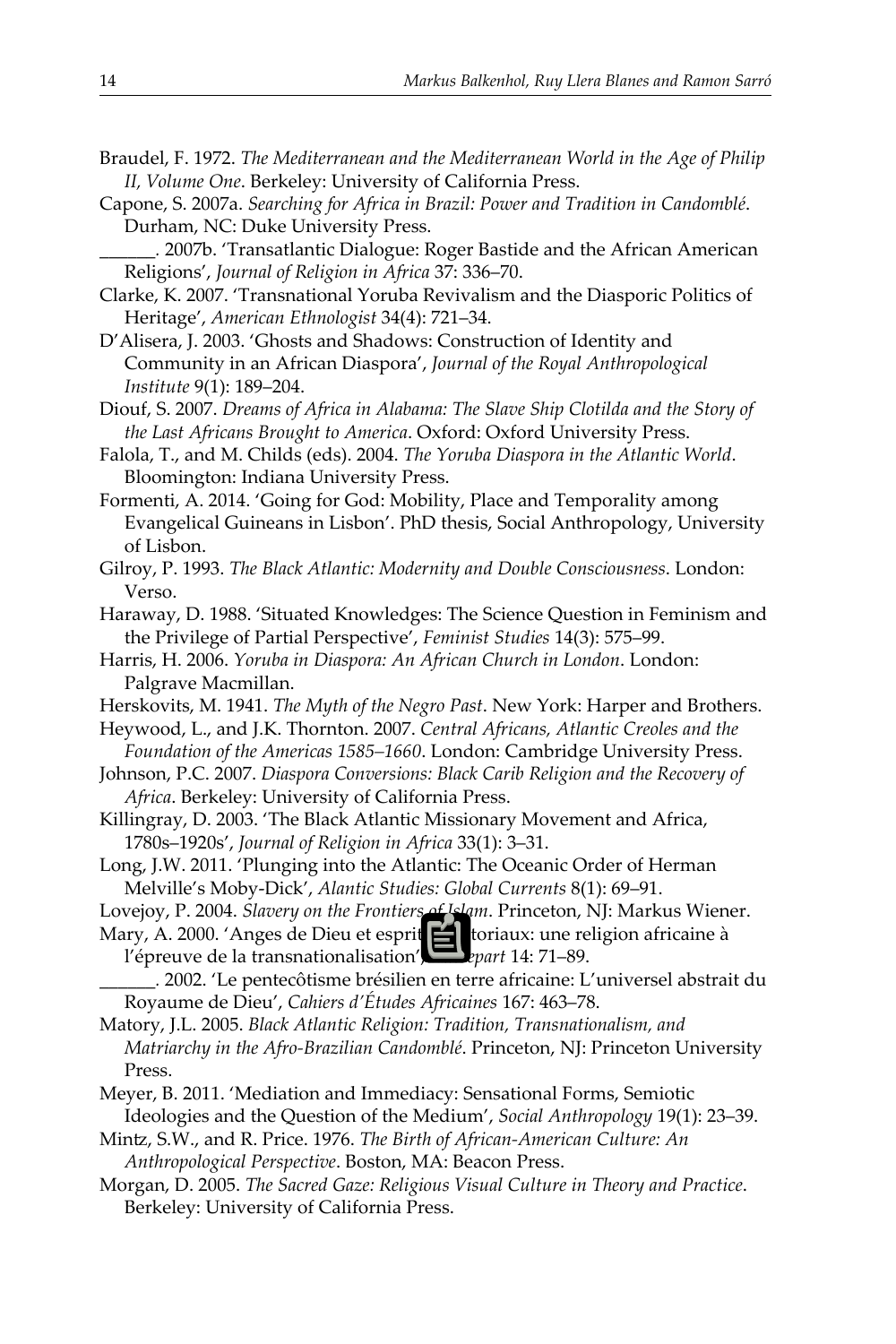- Naro, N., R. Sansi-Roca and D. Treece (eds). 2007. *Cultures of the Lusophone Black Atlantic*. London: Palgrave Macmillan.
- Noret, J. 2010. 'On the Inscrutability of the Ways of God: The Transnationalization of Pentecostalism on the West African Coast', in A. Adogame and J. Spickard (eds), *Religion Crossing Boundaries: Transnational Religious and Social Dynamics in Africa and the New African Diaspora*. Leiden: Brill, pp. 107–22.
- Palmié, S. 2002. *Wizards and Scientists: Explorations in Afro-Cuban Modernity and Tradition*. Durham NC: Duke University Press.
- *\_*\_\_*\_\_\_.*2007. 'Introduction. Out of Africa?', *Journal of Religion in Africa* 37(2): 159–73.
- *\_*\_\_*\_\_\_.*2014. *The Cooking of History: How Not to Study Afro-Cuban Religion*. Chicago: University of Chicago Press.
- Parés, L.N., and R. Sansi (eds). 2011. *Sorcery in the Black Atlantic*. Chicago: University of Chicago Press.
- Ramos, M.R. 2015. 'Missionários do Sul: evangelização, globalização e mobilidades dos pastores cabo-verdianos da Igreja do Nazareno'. PhD thesis, Social Anthropology, University of Lisbon.
- Routon, K. 2006. 'Trance-nationalism: Religious Imaginaries of Belonging in the Black Atlantic', *Identities: Global Studies in Culture and Power* 13: 483–502.
- Sansi, R. 2007. *Fetishes and Monuments: Afro-Brazilian Art and Culture in the Twentieth Century.* Oxford: Berghahn Books.
- Sarró, R. 2009. *The Politics of Religious Change on the Upper Guinea Coast: Iconoclasm Done and Undone*. Bloomington: Indiana University Press for the International African Institute.
- Sarró, R., and R. Llera Blanes. 2008. 'O Atlântico cristão: apontamentos etnográfcos sobre o encontro religioso em Lisboa', in M.V. Cabral et al. (eds), *Itinerários: a Investigação nos 25 anos do ICS*. Lisbon: Imprensa de Ciências Sociais, pp. 839–54.
	- *\_*\_\_*\_\_\_.*2009a. 'Prophetic Diasporas Moving Religion across the Lusophone Atlantic', *African Diaspora* 2(1): 52–72.
	- *\_*\_\_*\_\_\_.*2009b. 'European Christianities at the Turn of the Millennium: Ethnographic Approaches'. Special issue, *Etnográfica* 12(2).
- Sarró, R., and A. Mélice. 2012. 'Kongo–Lisbonne: la dialectique du centre et de la périphérie dans l'Église kimbanguiste', *Canadian Journal of African Studies* 46(3): 411–27.
- Sweet, J.H. 2011. *Domingos Álvares, African Healing, and the Intellectual History of the Atlantic World*. Chapel Hill: University of North Carolina Press.
- Schwart, S. 2008. *All Can Be Saved: Religious Tolerance and Salvation in the Iberian Atlantic World*. New Haven, CT: Yale University Press.
- Thornton, J. 1998. *Africa and Africans in the Making of the Atlantic World*. Cambridge: Cambridge University Press.
- Toscano, A., and J. Kinkle. 2014. *Cartographies of the Absolute*. Washington, DC: Zero Books.
- Vale de Almeida, M. 2004. *An Earth-Colored Sea: 'Race', Culture and the Politics of Identity in the Post-Colonial Portuguese-Speaking World*. Oxford: Berghahn Books.